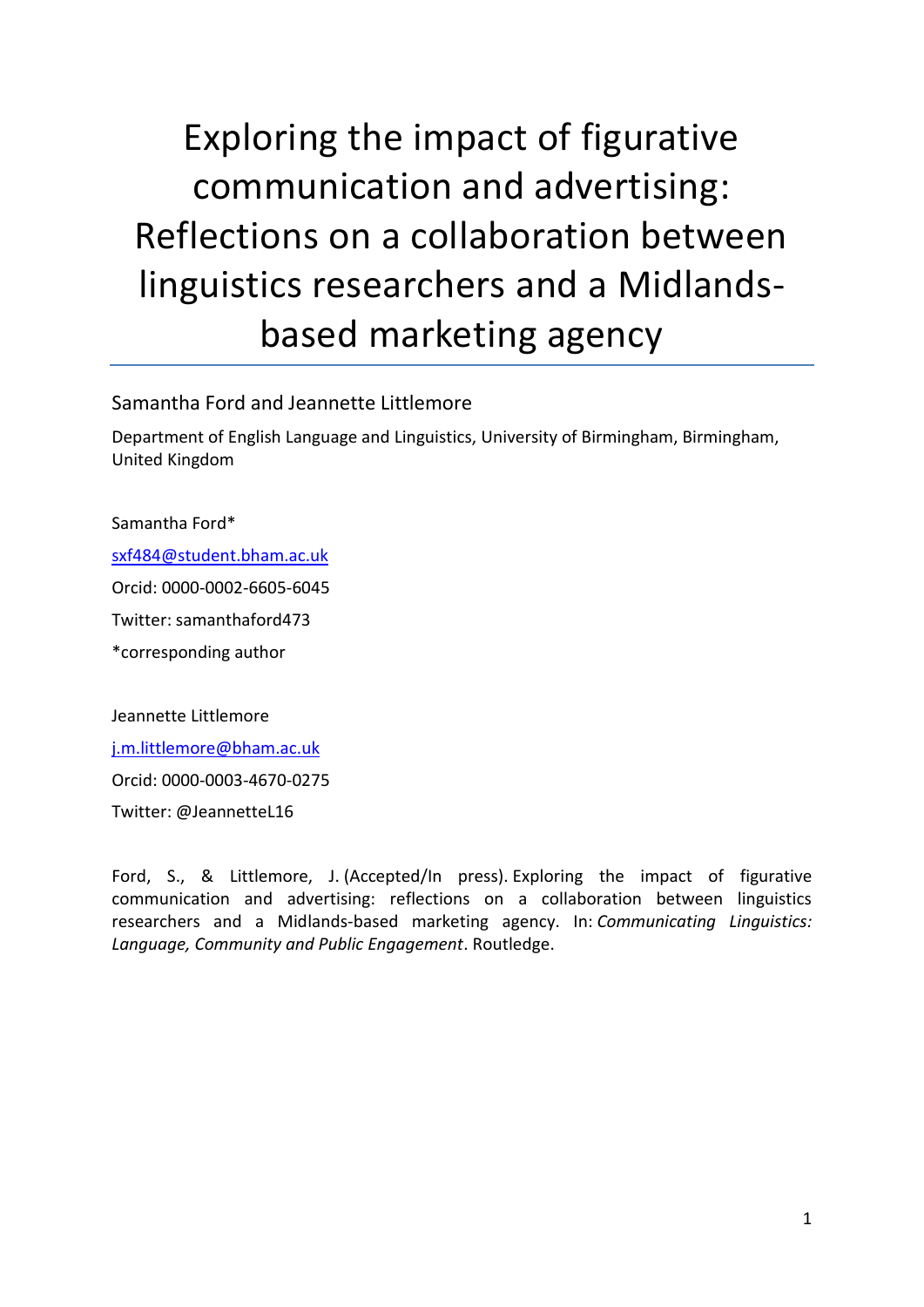# Exploring the impact of figurative communication and advertising: Reflections on a collaboration between linguistics researchers and a Midlandsbased marketing agency

## **Abstract**

In this chapter, we talk about our collaboration with Big Cat Agency, a marketing agency based in Birmingham, UK, which we set up to explore the impact and effectiveness of figurative language in advertising. We discuss some of the benefits, opportunities, and challenges we have faced during this collaborative partnership. We include a case study of our work with Big Cat in which we helped them to maximise the effectiveness of figurative double-entendres in a sexual health campaign that they developed for Umbrella Health, a UK National Health Service (NHS) Trust that runs sexual health clinics across Birmingham and Solihull in the UK, and distributes kits which test for sexually transmitted infections (STIs). We use this case study to illustrate some of the outcomes that can be achieved through collaborative partnership with an advertising agency and a healthcare client. The reflections on our experiences may of interest to linguists who are considering working collaboratively with non-linguistic partner organisations or creative practitioners.

## **Introduction**

Metaphor is a powerful and widely-used device in advertising, and there has been a substantial amount of research into the roles that it plays and the reasons for its success (Chang & Yen, 2013; Gkiouzepas, 2015; Jeong, 2008; Pérez-Sobrino, 2016; Phillips & McQuarrie, 2002). However, much of this research has been laboratory-based, and much of the analysis of metaphor in advertising has been reliant on researchers' intuitions to interpret the 'intended message' of an advertisement. The main reason for the lack of realworld focus in this area is largely due to the fact that there has been limited proactive engagement with professionals from the advertising industry itself.

Research into the role played by metaphor in advertising has much to gain from the inclusion of input from advertising professionals. Metaphors can be read in many different ways, and the ways in which they are understood by metaphor scholars may differ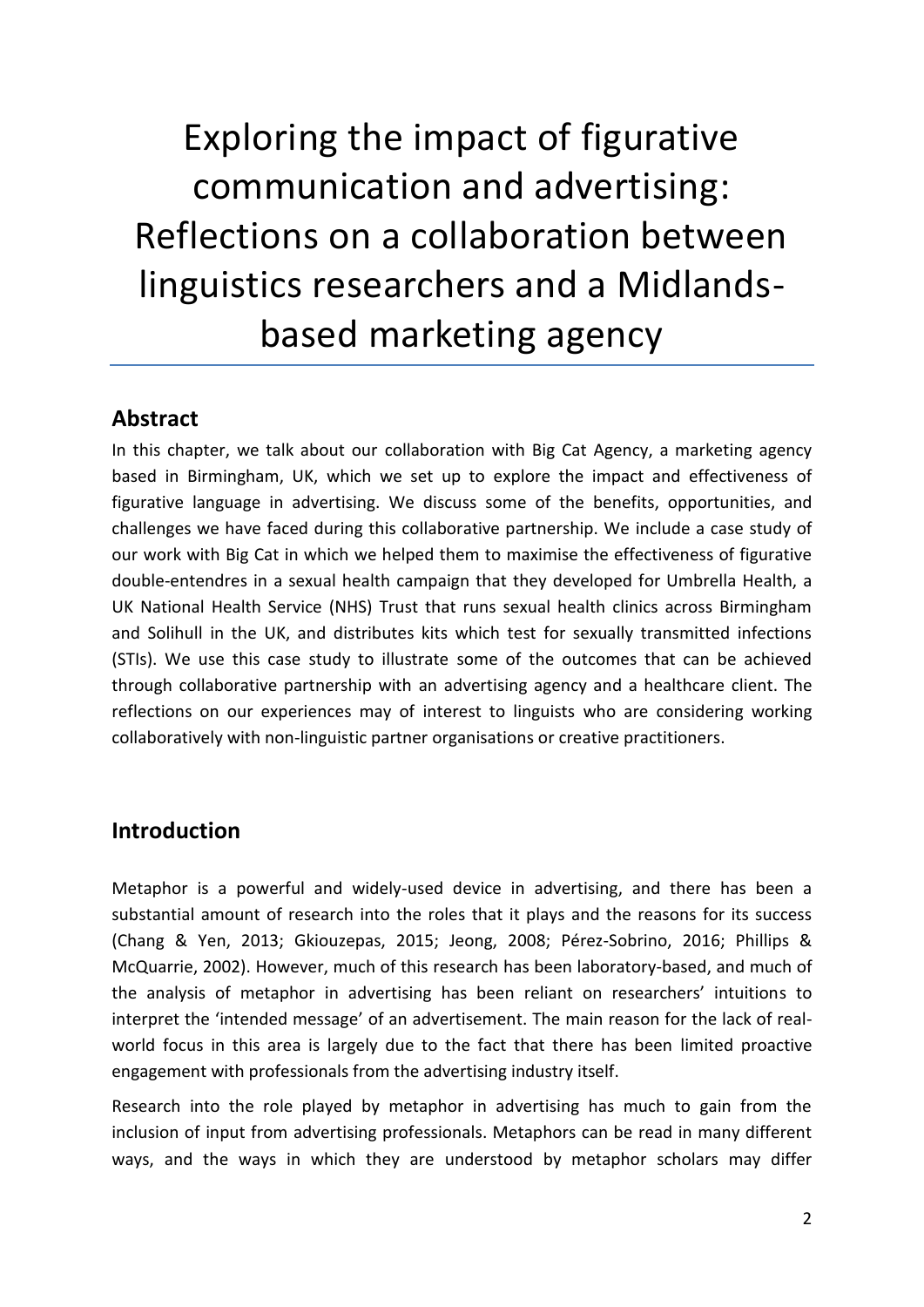considerably from the ways in which they are understood by the creative professionals who produced them or indeed the consumers at whom they are targeted (Littlemore & Pérez-Sobrino, 2017; Pérez-Sobrino et al., 2019). In academic metaphor studies, a metaphor is deemed to be 'effective' if it has elicited a positive response from participants, or if the participants have said that the advertisement would make them more likely to buy the product that is being advertising or to engage in the action that is being promoted (Fishbein et al., 2002, p. 239). As the majority of academic studies have not incorporated actual distribution and sales data for live campaigns, perceived effectiveness measures (e.g. selfreported recipient ratings) are deemed to serve as a 'best estimate' to indicate the degree of "persuasive potential" (Dillard et al., 2007, p. 617) and as a proxy for actual effectiveness (i.e. how people would respond to a live campaign). However, 'perceived effectiveness' scores can be unreliable in predicting actual effectiveness, as people tend to over predict the extent to which an advertisement may encourage sales or lead to behavioural change (Dillard et al., 2007).

Moreover, some of the research into the role played by metaphor in advertising has tended to assume that the main goal is to 'sell a product', whereas advertising is increasingly being used for brand building (i.e. building a brand's reputation) or for discussing a particular ideology or social issue (Binet & Field, 2013). Indeed, the annual Cannes Lions Festival of Creativity for innovative campaigns frequently awards top prizes to agencies who have produced campaigns that enact a social duty, whether that be charitable donations and investment in community projects (e.g. Nike: *Just Do It HQ at The Church<sup>1</sup>* ) or the incorporation of inclusive considerations of their product design (e.g. IKEA's *ThisAbles<sup>2</sup>* ). Therefore, the notion of an 'intended message', which is discussed in much of the metaphor literature, cannot be accurately confirmed without consulting the original authors of the advertisement, and little research has been done that asks advertisers what exactly they intend to communicate when developing campaigns.

In our research, we have attempted to bridge the gap between metaphor researchers and advertising professionals by working together on research projects based around advertising campaigns that are in the process of being developed. The research began as an EU-funded Marie-Curie funded project, EMMA: *European Multimodal Metaphor in Advertising*<sup>3</sup>, with Dr Paula Pérez-Sobrino as the Research Fellow. The aim of this project was to explore people's comprehension of, and emotional responses to, metaphor in advertising across different

https://www.youtube.com/watch?v=a0PA\_VpLlDw&t=1s.

<u>.</u>

<sup>&</sup>lt;sup>1</sup> Nike's Just Do It HQ at the Church was a collaborative campaign that renovated a disused Church in Chicago to give young people a safe space to play basketball in an area with high rates of gun violence on the streets, and was awarded the 2019 Cannes Lions Grand Prix for Industry Craft. URL: https://www.youtube.com/watch?v=OcPMxwqV8BQ.

<sup>2</sup> IKEA's *ThisAbles* was a collaborative campaign that produced specialised add-ons to IKEA furniture using 3D printing that increased the accessibility of furniture for people with disabilities and special needs, winning the 2019 Cannes Lions Grand Prix award for Health and Wellness, among other awards. URL:

 $3$  Visit the EMMA project website for more details:

https://www.birmingham.ac.uk/schools/edacs/departments/englishlanguage/research/projects/emma/index. aspx.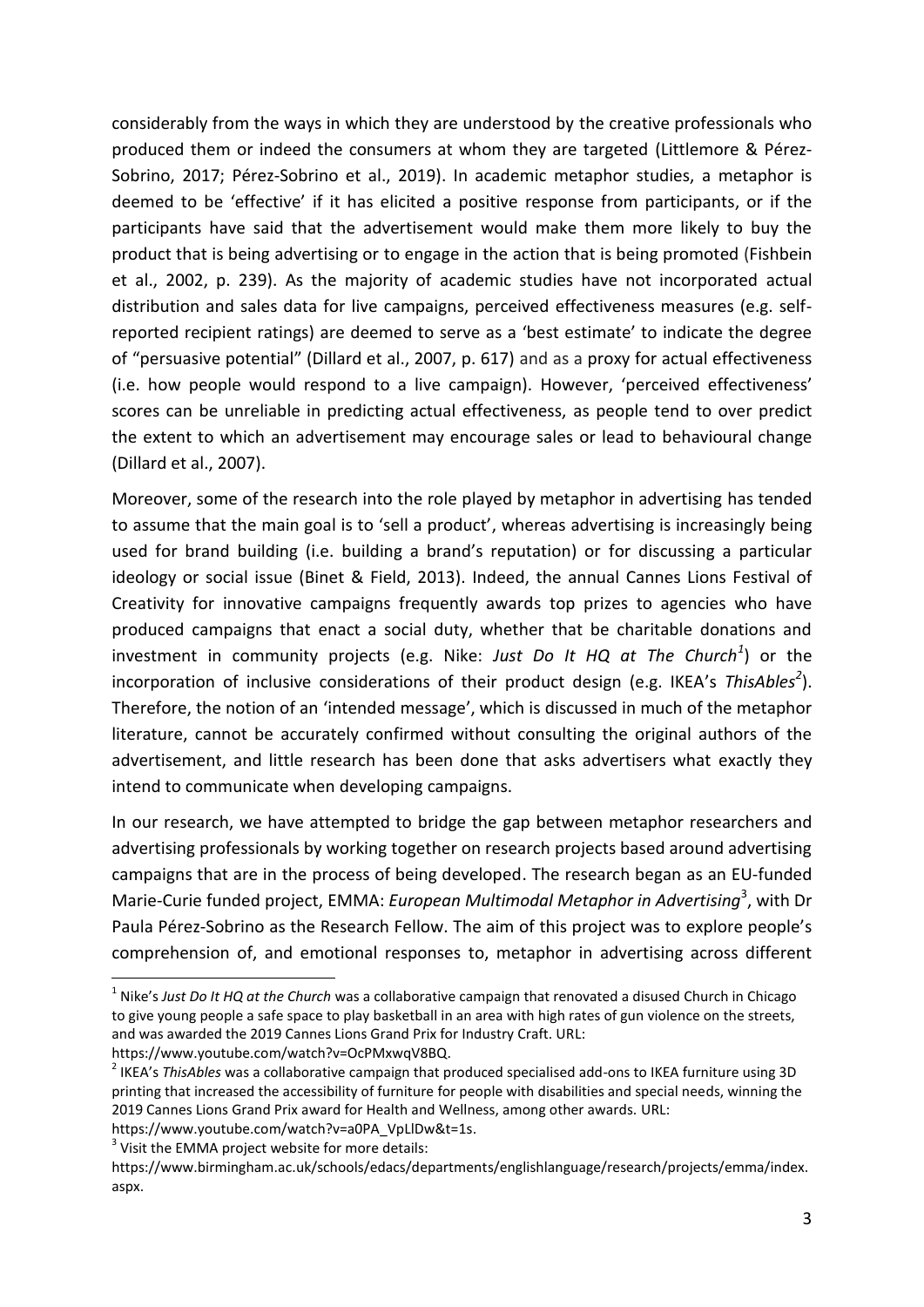cultures. Within the context of the EMMA project, we worked with various communication and branding agencies, ranging from large scale multinational organisations to small local agencies, in order to gain a deeper understanding of how metaphor is used in advertising and received by consumers.

Through these partnerships, we hoped to gain deeper insights into the intended messages of the advertisements and to explore first-hand how and why certain metaphors are used in campaigns, as well as to measure how people engage with metaphor and whether the use of metaphor in different formats contributes to advertising effectiveness. Working with advertising agencies meant that we were able to access and observe measures for both perceived and actual effectiveness.

# **Enter Big Cat…**

Our most successful and enduring partnership has been with the Birmingham-based marketing agency Big Cat Agency<sup>4</sup>. We first met the CEO of Big Cat, Anthony Tattum, at a Birmingham 'Business Breakfast' event at which business leaders and researchers are invited to give talks on a common theme. The theme of the Business Breakfast at which we presented was: *Examining Language in Business*. We had not met Big Cat before the event, but during the course of the event where we each presented our ideas (EMMA on 'metaphor in advertising' and Anthony from Big Cat on 'Creative Clarity') we realised that we had a common interest in the maximising the effectiveness of the language used in advertising, and that there was therefore potential for collaboration. Our collaboration grew out of a mutual interest in gaining an insight into the workings of metaphor in advertising and in measuring its impact on consumer attitude and behaviour. We believed that we could investigate these issues by combining our knowledge of metaphor in linguistics with the extensive experience of Big Cat in creating campaigns.

The partnership began in 2018 and was informal to begin with. It has since transitioned into a collaborative PhD project with Samantha Ford as the PhD student, and Jeannette Littlemore and Anthony Tattum as joint lead supervisors. The project is funded by the Midlands4Cities branch of the Arts and Humanities Research Council, as part of the UK Research and Innovation government body. In the context of this more formal collaboration, we have conducted studies that have investigated the effective use of metaphor in different environments in advertising, including websites, logos, and billboards.

The variety of clients with whom Big Cat works, including charities, healthcare and leisure providers, and the range of media through which they work, has provided us with

1

<sup>&</sup>lt;sup>4</sup> Big Cat Agency, URL: **www.bigcatagency.com**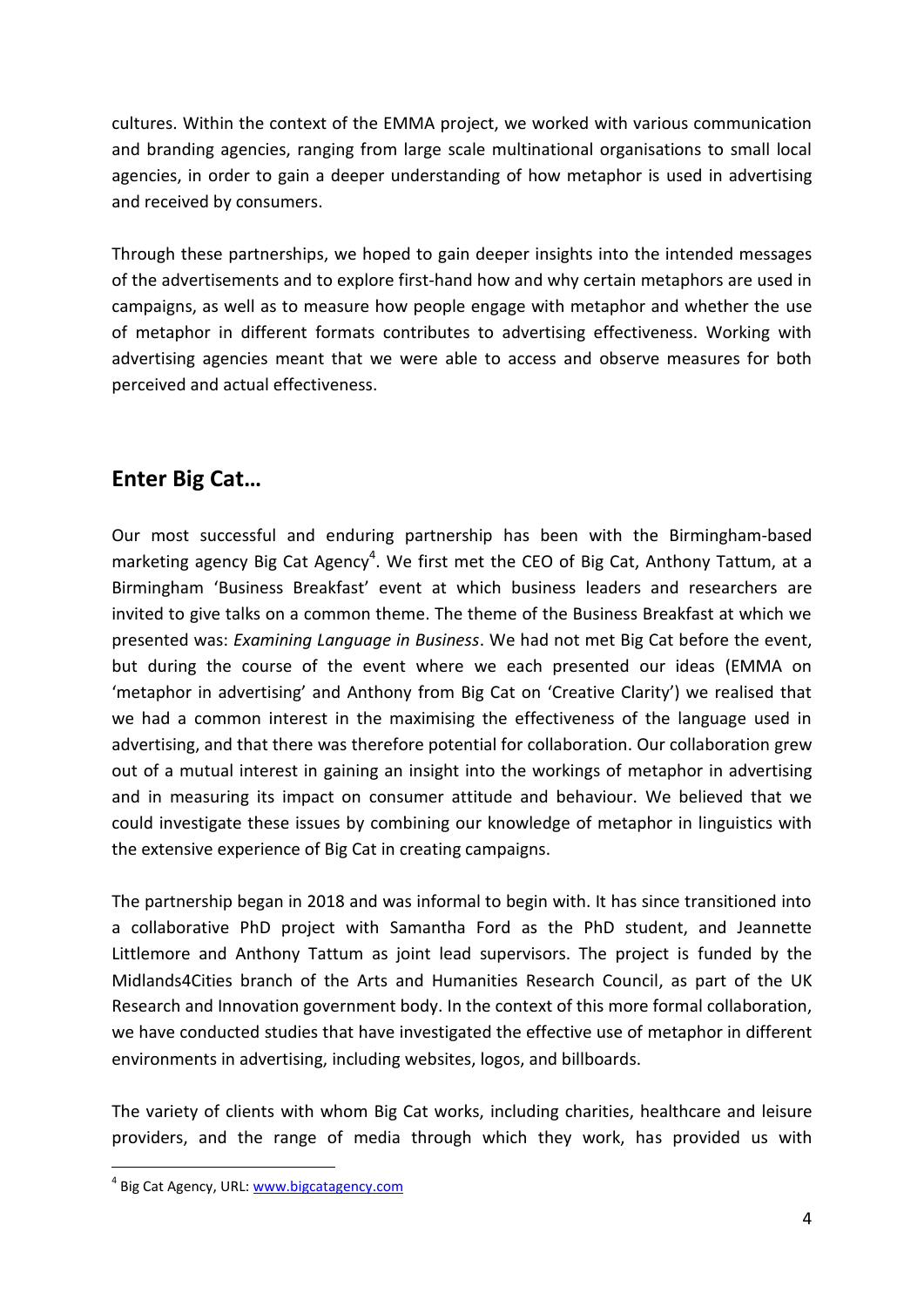opportunities to use a variety of approaches and frameworks in our research. We have combined eye-tracking technology and electro-dermal measurements (EDA) with focus groups, interviews, surveys, and corpus linguistic techniques, in testing the use and effectiveness of figurative language in five Big Cat campaigns for clients (to date, 2021): Right Track (professional training solutions); Solihull Community Housing (housing association); Aspire's Channel Swim (spinal cord injury charity), Umbrella Health (sexual health NHS trust); and Absolutely Fitness (gym brand). We have also contributed to a number of other projects and clients including: the Mental Health and Productivity Pilot (MHPP) funded by MidlandsEngine and Coventry University for mental health at work<sup>5</sup>; Royce Lingerie specialised lingerie for post-operation and maternity women; and BHSF health insurance.

This collaborative work has had multiple benefits, which have included extending the reach of the clients with whom Big Cat works (many of whom are charities), improving creative practice in Big Cat itself and (for us) deepening our understanding of the ways in which advertising and communication work, which has had a significant impact on our academic work.

# **The benefits of collaborating with Big Cat**

Working with Big Cat has been highly beneficial to our research. It has opened our eyes to the real aims of communications and branding campaigns, which are often more subtle than we had previously understood them to be. We have had opportunities to develop research projects and investigate aspects of figurative language that we would never have thought of investigating. These have included, for example: investigations into the interaction between metaphor and humour in the context of creative puns; the interaction between language, colour, and shape in terms of metaphorical expression; and studies of the myriad different forms that metaphorical creativity can take in different forms of expression. The research projects have provided us with an opportunity to work with large amounts of naturallyoccurring data and this has helped us to develop theoretical approaches that are more reflective of 'real world' communication (some of which are reported in Sobrino et al., 2021). Recommendations that we have made arising from our research have been implemented in developing campaigns and the impact of our work has been measured objectively through product sales, consumer behaviour, website traffic, and social media engagement, where comparisons have been made with previous campaigns that had been created without insights from our research. Developing relationships with marketing professionals has also broadened our network, providing potential opportunities for future collaborations.

1

<sup>&</sup>lt;sup>5</sup> Mental Health and Productivity Pilot (MHPP), URL: [www.mhpp.me](http://www.mhpp.me/)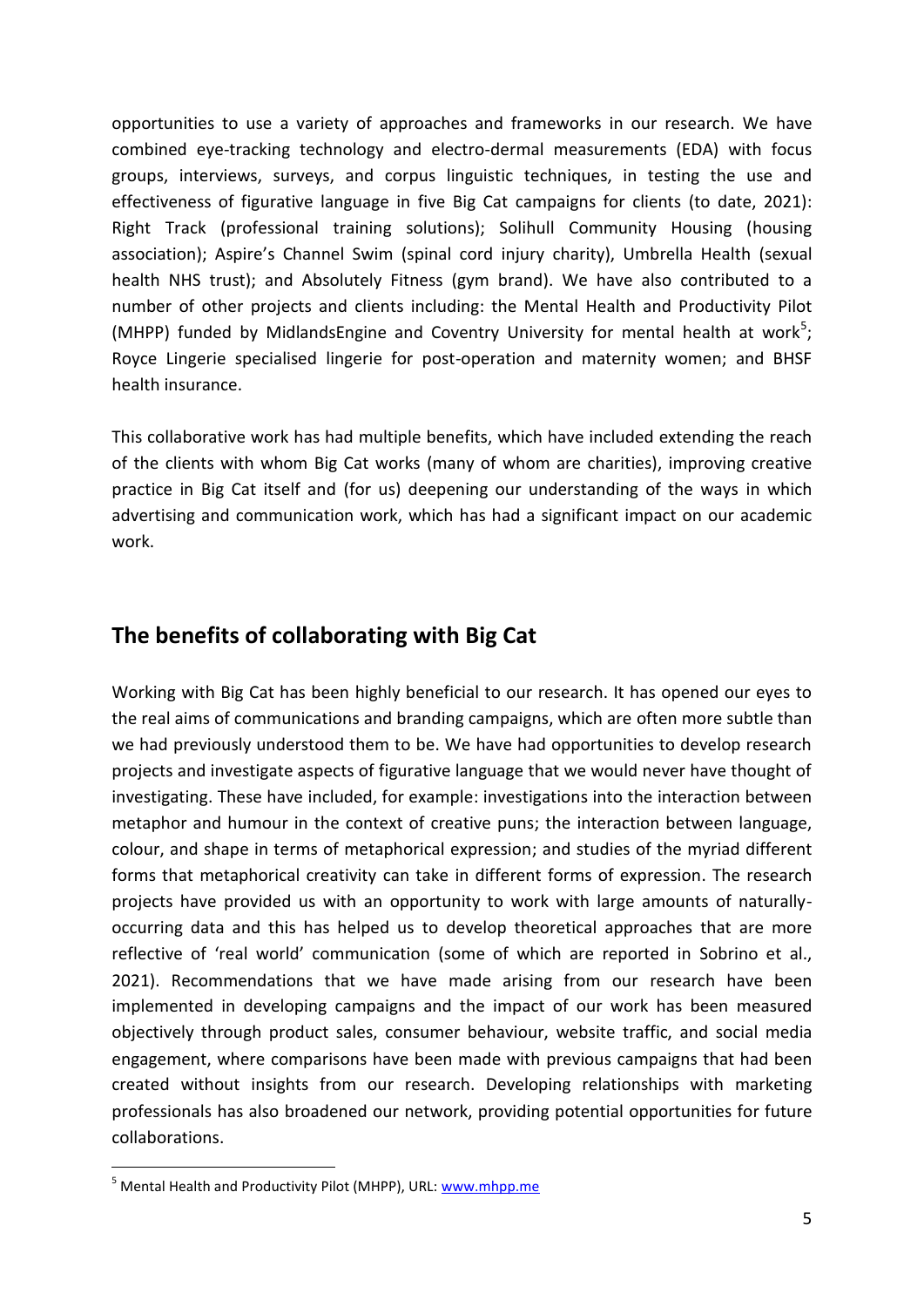Big Cat have benefitted from the collaboration too. We have provided them with findings based on rigorous research studies that, when implemented, have helped their clients, many of whom are charities and non-government organisations (NGOs). The collaboration has also helped them to improve their creative practices, as well as contributing to the overall success of their campaigns. This has added a unique selling point (USP) to their business which has helped them to attract new clients.

## **The challenges we have faced and how we have overcome them**

Somewhat ironically, one of the main challenges that we have faced in this collaboration involves language. One of the first things that we discovered when working with Big Cat is that academic linguists and marketing professionals sometimes use different words to talk about very similar concepts, and conversely, that we sometimes use the same word to mean very different things. We have therefore needed to take great care in explaining terminology to one another and not to assume that those on the other side of the collaboration will necessarily understand exactly what we mean. For example, we have found that, when using terms such as 'metonymy' and 'hyperbole' with Big Cat, it is useful to illustrate them through the use of memorable examples, and in turn, when Big Cat uses terms such as 'marketing effectiveness', they provide detailed explanations showing the complexity of the meaning of the expressions. Even the word 'metaphor' has been susceptible to different interpretations. Big Cat employees tend to use the term somewhat loosely, to refer to different kinds of creative language, and are less familiar with the idea of implicit, conceptual metaphors. They have been interested to learn of the work that has been conducted on the use of metaphor in forms of expression other than language.

In order to learn more about how to 'speak each other's language', we have had to ask many questions in order to clarify unfamiliar terms. Furthermore, in order to familiarise ourselves with the genres that characterise the advertising workplace, we have observed meetings between Big Cat and their clients, attended events with marketing audiences (e.g. The Marketing MeetUp, Birmingham<sup>6</sup>), and read up about marketing trends by marketing experts (Binet & Field, 2007, 2013, 2017, 2019; Chun et al., 2018; Field, 2019). We have also continued to learn throughout the partnership, and one of the authors (Ford) has taken up several training opportunities, including studying for and receiving the Eff Test Certificate, accredited by the Institute of Practitioners in Advertising (IPA). She has also attended behavioural science workshops delivered by Richard Shotton, author of *The Choice Factory* (Shotton, 2018). These opportunities have been made accessible through Big Cat, who have

1

 $6$  MeetUp is a platform for events by groups (very similar to Eventbrite), and The Marketing MeetUp group in Birmingham holds regular events that involve networking opportunities with and talks by marketing experts, URL: www.meetup.com/The-Marketing-Meetup-Birmingham.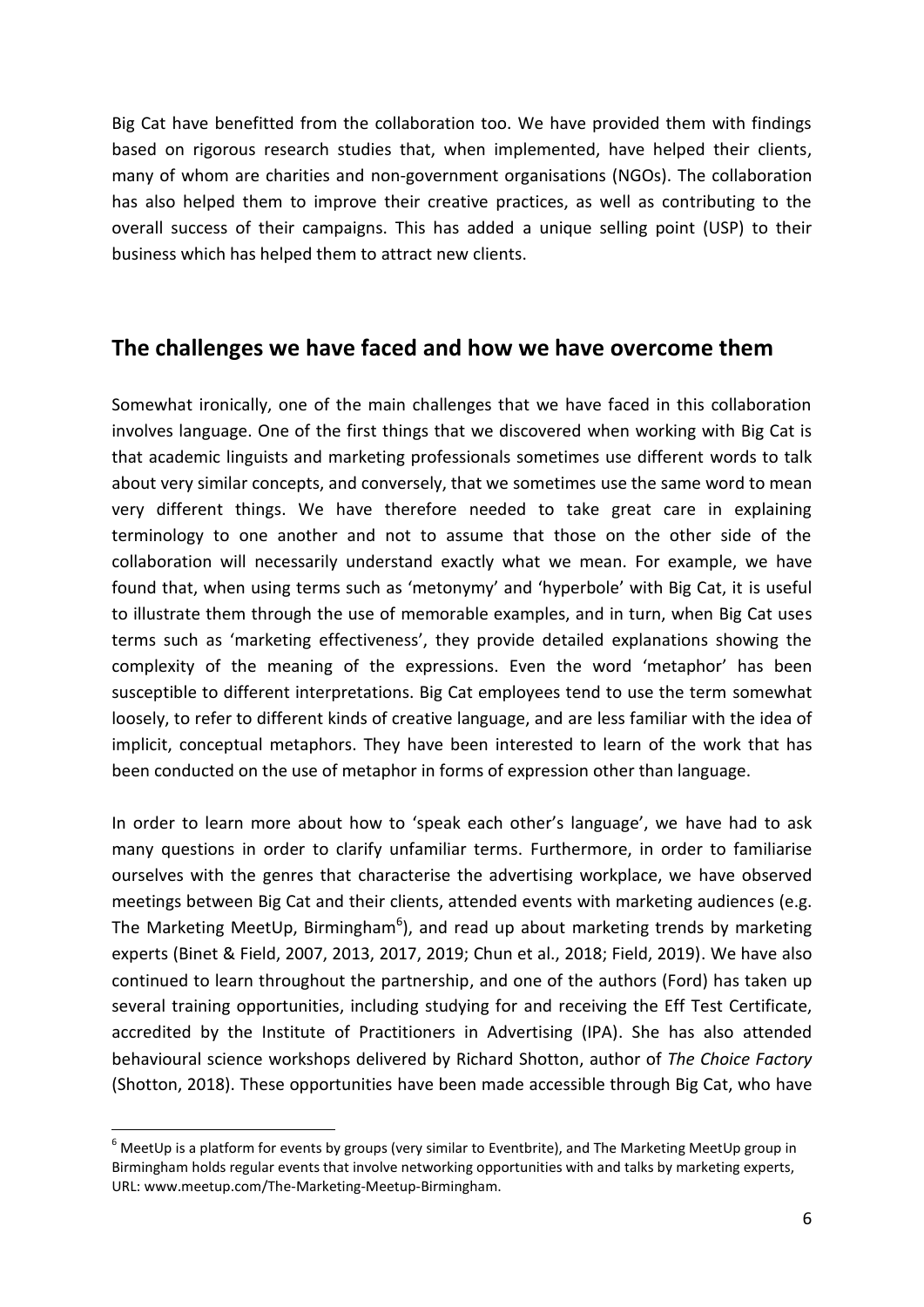always been willing to share their resources with us. In taking these opportunities, we have not only expanded our knowledge and appreciation of the industry in which we are researching metaphor but we have also developed our ability to interpret and converse with our partners more effectively.

We approached the early stages of our partnership with an open mind and an adaptive attitude, which helped to build rapport. We tested out different ways of working together, identifying similarities and differences in our respective goals. For each project, this has meant identifying what each party wants to achieve, who should correspond with whom, and how frequently we need to meet. We review the progress of the project on a regular basis and ensure that everyone involved is aware of the outputs to date. We communicate with each other at each step, check whether the project is on track, and decide whether it needs to change course. Sometimes unexpected findings lead us down new and unanticipated paths. At times, we have had to negotiate the requirements of a particular project, including the need for academic rigour (i.e. sample sizes with suitable power and effect size for reliable statistical inferences to be made) and the potential for open access research and publication of findings from the studies that we have worked on together. In these discussions, we have emphasised the importance (for us) of gaining recognition from our institution, funders, and academic peers.

We found out very early on in our partnership that academics and advertisers sometimes work to very different timelines. While academic studies require space to think about, design, and conduct studies, advertisers work on a fast-paced schedule with multiple client campaigns in various stages of production at any one time, with sometimes only a few months from client instruction to campaign creation to the distribution of a live campaign. A fast turnaround for reports of our study findings has sometimes involved intense periods of work. In order to deal with this issue, we have been somewhat selective in terms of which campaigns we choose to work on. In general, we tend to choose campaigns that are beneficial to society, such as professional training, housing, public health charities and trusts, and fitness and wellbeing brands. We have found that the brief reports we produce for Big Cat summarising our findings provide the basis for longer publishable papers.

Maintaining regular contact has been an integral component of our relationship. Samantha Ford (co-author) has a hot-desk space at the Big Cat office where (before the Covid-19 pandemic) she worked once a week to work among the marketing staff. Samantha's physical presence within the organisation has served multiple purposes. In addition to providing a physical manifestation of the partnership, it has also facilitated progress in-person updates, enabled us to attend in-agency meetings with clients to gain a contextual understanding of each campaign, and allowed for spontaneous conversations in which exchanges of expertise and discussions have taken place that would have otherwise have been missed.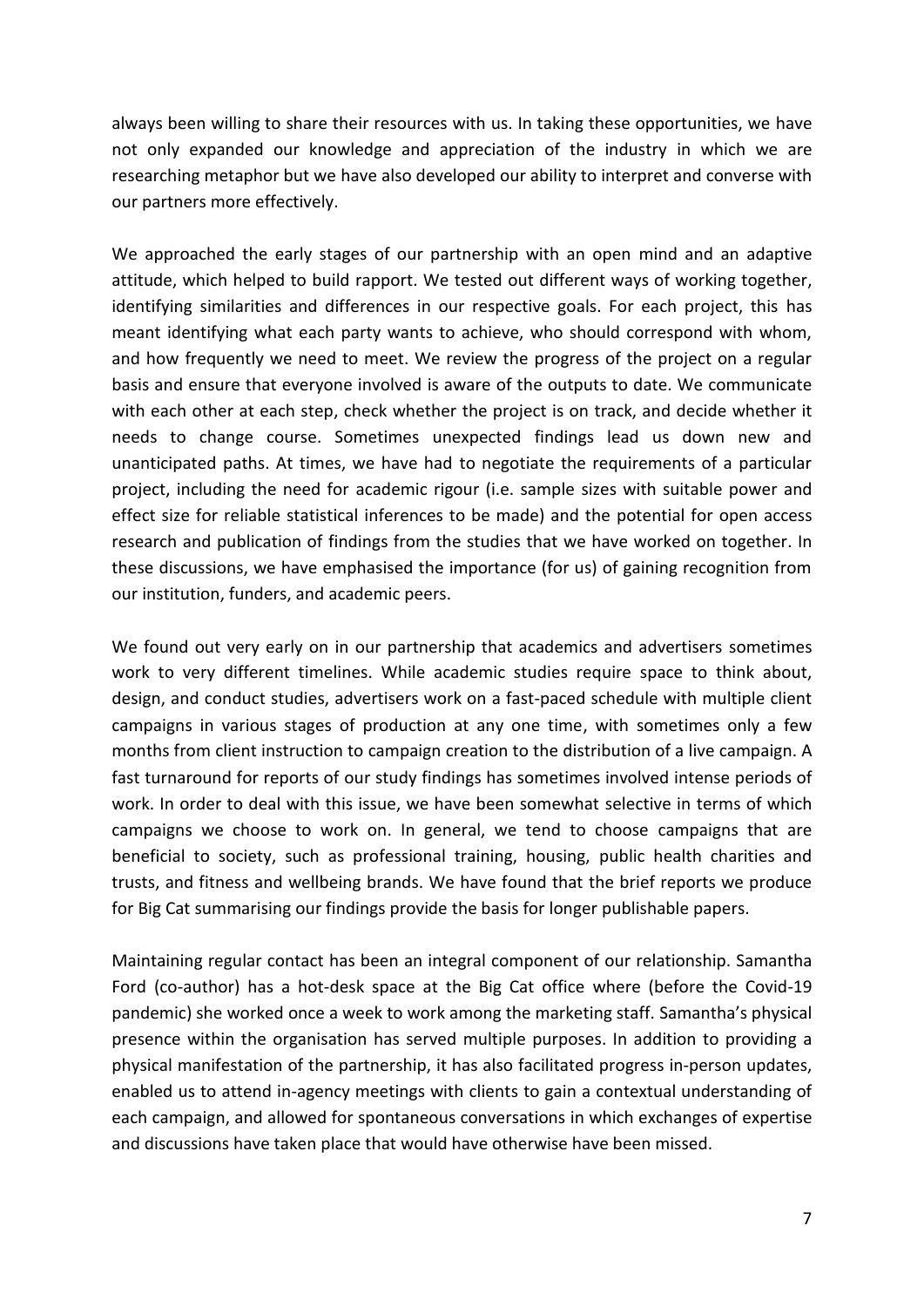# **The view from Big Cat**

<u>.</u>

We felt that it would be useful in this chapter not just to present our own view of the collaboration, but also the views of Big Cat. As part of the research collaboration, we have conducted interviews with seven colleagues<sup>7</sup> at Big Cat, including the CEO, creative designers, account managers, human resources, and administrative staff. We asked them, among other things, to talk about the kinds of things they consider when putting together a campaign, how they define creativity and effectiveness in advertising, and what benefits and drawbacks our collaboration has brought. Here, we collate some of their thoughts.

Many of the Big Cat employees commented on the mutually beneficial exchange of knowledge and expertise that the collaboration has brought: "It's a mutually beneficial relationship … born out of longevity … we [advertisers] are trying to be more scientific and you [academics are] are trying to understand the area of industry that you're interested in, and so it is that two way relationship" [001]. They particularly appreciated the academic rigour that the collaboration has brought to their work: "If you're supported by academic rigour and you're supported by theories that have a foundation in academia, then you're going to make so much more progress and you'll also develop a wider array of understanding than you ever would by just trying to figure it out of the macro sense" [002].

Some commented on the importance of effective communication that acknowledges the different backgrounds of those involved in the partnership: "I would just say that communication is the absolute key to building an established relationship between any two bodies who technically speak two different languages, as it were. Finding the middle ground and being able to discuss and having a secure and confident open area where people can ask their questions, people can say, actually you know what, I don't understand that, please could you explain a little bit more" [002].

Some commented on the fact that the research can make the mechanics of the creative process more tangible and can facilitate easier communication within a creative team as well as with clients: "For all those times we couldn't put a label on something and you knew that you had to achieve a certain objective but you weren't quite sure how, it gives you both the support when you go to your clients to sort of explain and verify what it is that you're discussing" [002]. "It makes a campaign a lot more effective when you've got all these different angles and different pieces of information; we learn a lot of things along the way as well" [006]. Others commented on the fact that applying advertising practices that are supported by academic research can also strengthen pitches to clients: "If you can start bringing actual research into your pitches, that is a really strong statement. Once people

 $^7$  Advertisers are attributed ID codes to anonymise their data and adhere to ethical practices, denoted as e.g. [001], [002], etc.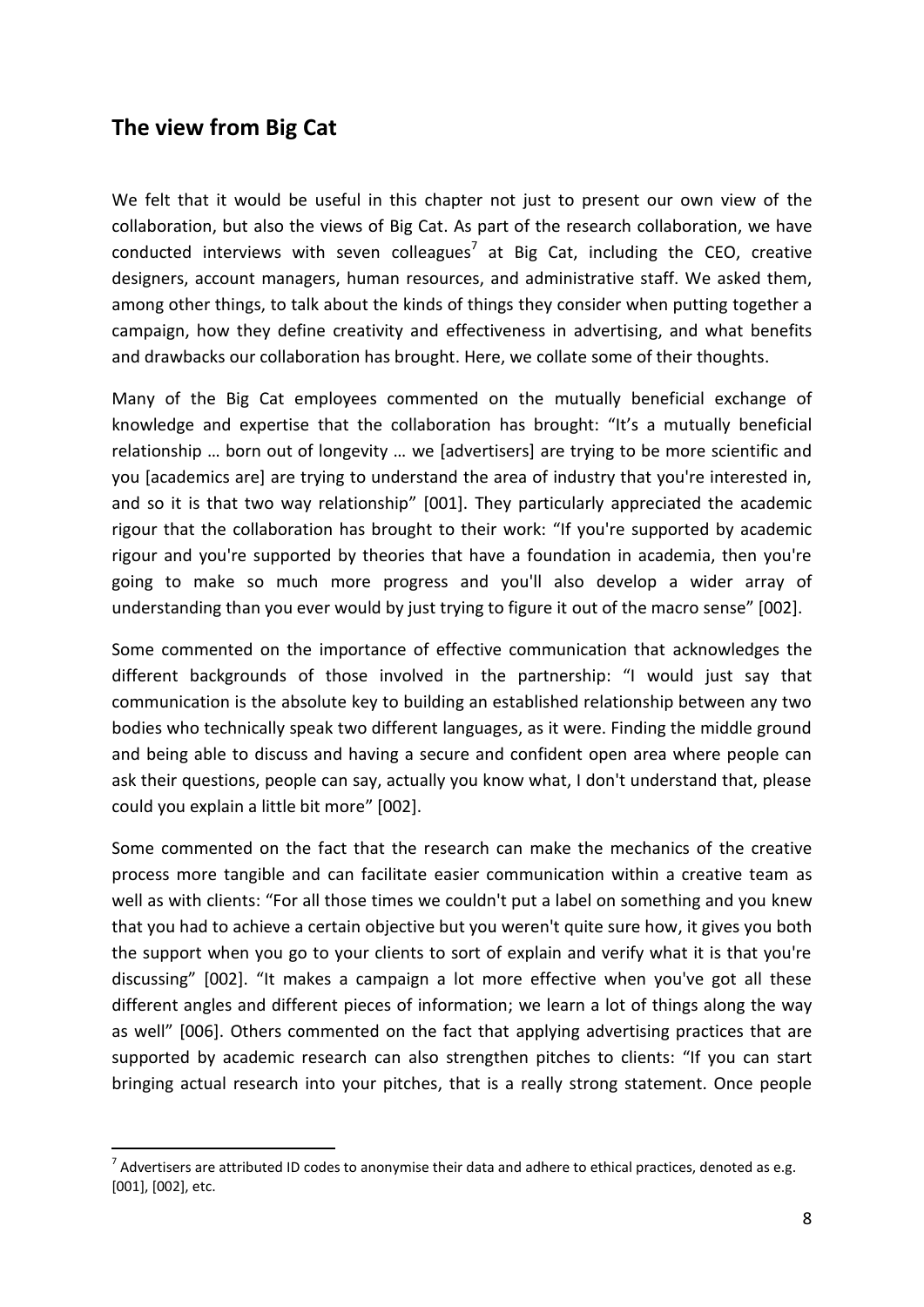understand that what you're trying to say is actually backed up by strong academic principles then it adds a lot of weight to what you're saying" [005].

Some interviewees reflected on the wider implications of the partnership: "[A collaborative academic-practitioner partnership] is about different viewpoints, but it it's [also] about breadth and depth of insight and understanding" [001]. In other words, it is not just identifying the use of figurative language in advertising but interrogating how and why figurative language is used creatively in advertising, and thinking about the impact of language more generally: "It's really, really useful to have the bank of knowledge from an academic perspective because it gives us [advertisers] that robust proven evidence-based approach… Gut feeling intuition is not enough alone" [004]. The added value provided by the collaboration was a focus of many of the interviewees: "Something that is quite widespread within marketing … if you look at some of the adverts I've seen you know there's not real insight to it at all. It's just they've grabbed a celebrity and they've put his or her face on the ad without really any thought. I guess it does work to a certain extent. But to be more effective it's got being driven by an understanding of the audience. That's where it starts. The more you can understand that audience, the better. And then you can apply the studies and experiments and then you can test it" [004].

Some of the interviewees commented on the need to find a balance between 'hard-nosed' empirical research and the creative process, and on the complementary nature of these two approaches: "I think for me, I've always been nervous about testing creative because there have been so many stories of campaigns that have actually turned out to be really effective…but I think it's all down to the context of how you test it" [003]; "It does worry me a little bit in terms of people getting stuck on numbers… I know that numbers are important to a campaign to see what a campaign's reach is, for example, but I wouldn't want that to influence the creative side of it" [007]. These interviewees suggest that combining academic rigour with practical observation of consumer behaviour may provide more realistic insights into creativity. For instance, [003] explains that academic lab testing may encourage more rational responses from people because they are presented with an advertisement and asked to explain how they feel about it, whereas observing people viewing an advertisement on TV at home focuses more on their emotional response in a natural setting: "I think there's always a bias to people responding to questions. So for me, robust research, and the ways academics can help, is to assist agencies and marketers in testing their creative [campaigns] through observing people, asking people questions, whatever tricks they've got up their sleeves, and then putting that all together to get a better picture" [003]. A common theme that ran through all of the interviews was the need for synergy and a recognition that the respective skillsets and approaches that are brought by advertisers and linguists.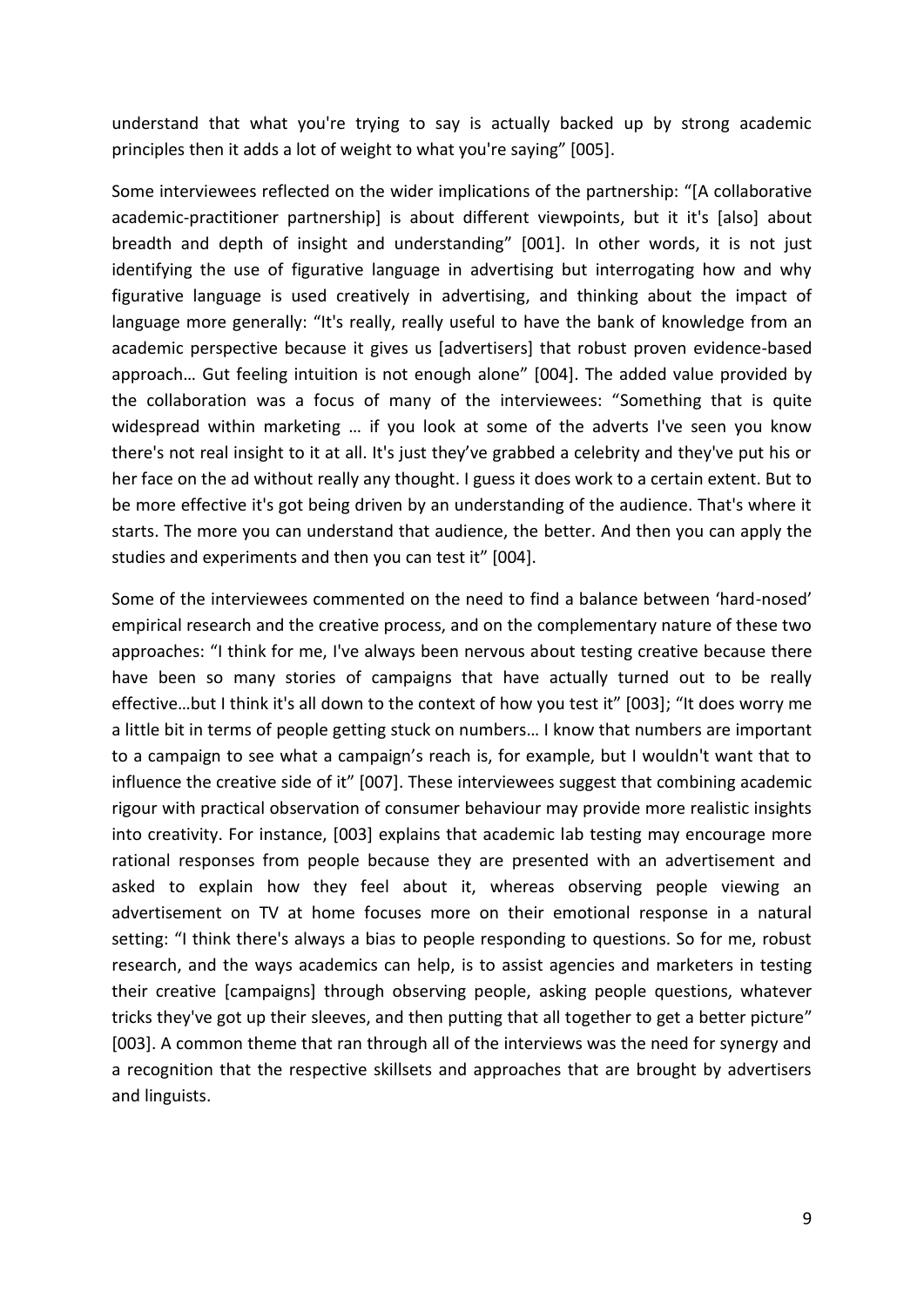# **A case study: Working together on a sexual health campaign**

One of our most successful studies conducted through this partnership is our work with Big Cat on a sexual health campaign developed for Umbrella Health. Umbrella Health is an NHS trust with sexual health clinics based in Birmingham and Solihull, UK. Umbrella wanted to increase the uptake of home-testing kits for sexually transmitted infections (STIs) in the form of increased orders and returns for testing in the West Midlands region. Sexual health is still a stigmatised subject in the UK (and further afield), and so Umbrella were looking for a way to raise awareness of sexual health and STI testing in a more indirect and palatable way. Metaphor lends itself very well to this task, as it can be used to talk about something in terms of something else (Lakoff & Johnson, 2003) and has been found to engage attention and elicit positive attitudes from viewers in the context of advertisements (Pérez-Sobrino et al., 2019; van Mulken et al., 2010). Humour can also serve as a powerful tool for mediating embarrassment caused by sensitive topics (Chapple & Ziebland, 2004) and increase people's acceptance of messages involving sex-related topics (Sparks & Lang, 2015).

We were a part of this campaign at every stage, from conception to distribution of the live campaign, which meant that we were able to make recommendations to Big Cat and to Umbrella, based on our findings for how metaphor and humour may be used effectively together in this campaign. Our study involved an online quasi-experiment that presented 12 advertisements to 355 participants from across the West Midlands region. The advertisements used humorous double-entendres (i.e. puns that can be interpreted in "an innocuous, straightforward way, given the context, and a risqué way that indirectly alludes to a different, indecent context", Kiddon & Brun, 2011, p. 89) of well-known landmarks in the West Midlands. The names of these landmarks could be alternatively read as referring to sex- or relationship-related activities. For example, there is an area of Birmingham called 'Sparkbrook'. One of the advertisements in the campaign contained the question 'Got a spark with Brook?', which suggests that someone may be contemplating a romantic (or sexual) relationship with someone called Brook. In another advertisement, the independent shopping and business workplace known as 'The Custard Factory' was reformulated into the question: 'Having fun with his Custard Factory?', which refers to the idea of playing with a man's genitalia.

As we can see in these examples, the double-entendres had a metaphorical basis. The decision to employ metaphor in the context of double-entendres was driven by the fact that double-entendres (like metaphor) work on different levels, and contain an element of unexpectedness. They have been shown to be a useful tool in advertising in that they attract attention (Abass, 2007) and resonate with viewers (Djafarova, 2008). The fact that doubleentendres allow people to talk indirectly about sex whilst appearing to talk about something completely different makes them an ideal tool for use in advertising campaigns focusing on sexual health.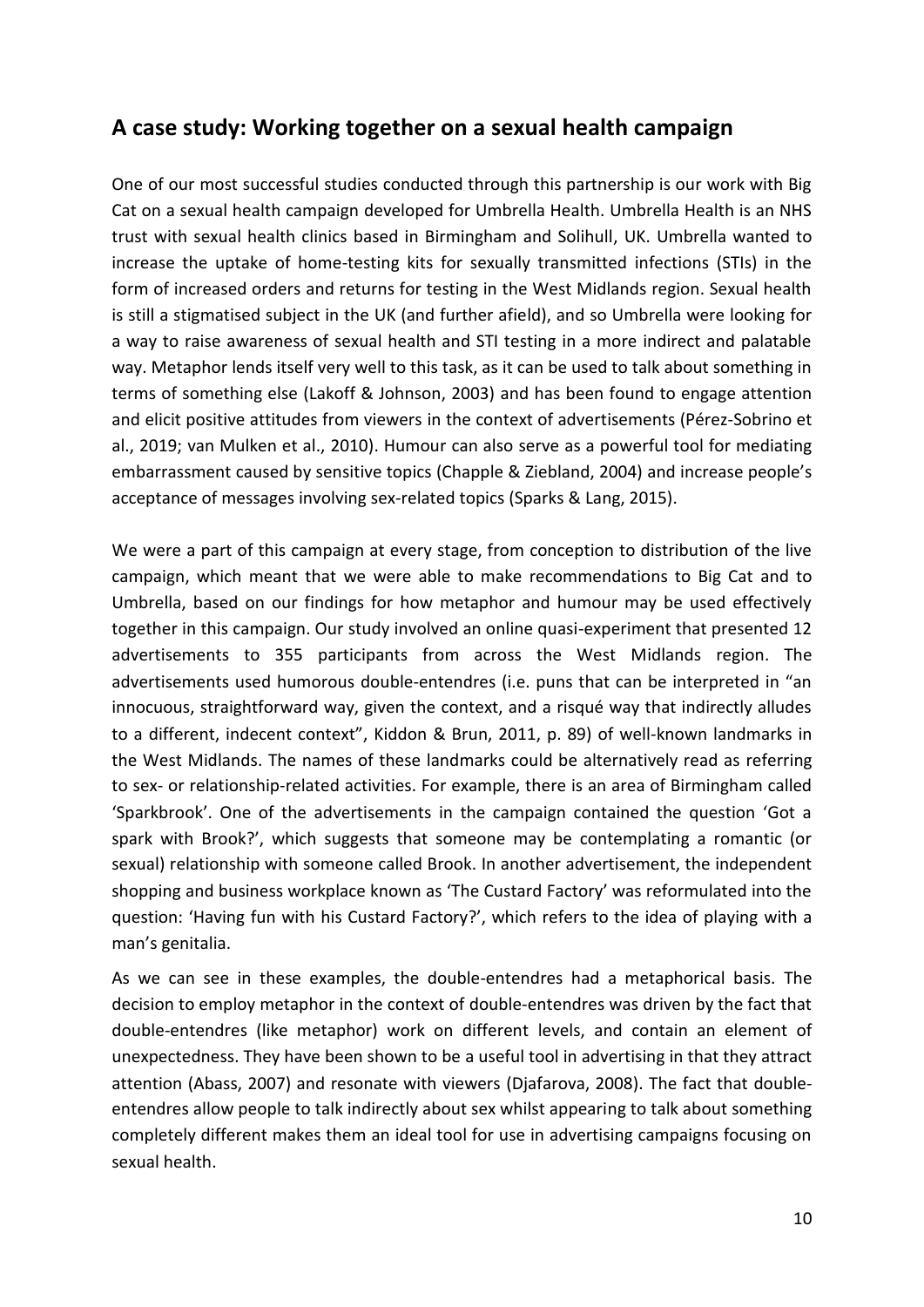We tested the effectiveness of advertisements where the double-entendre had been manipulated in three different ways: (1) with and without word insertion; (2) with and without a creative metaphorical expression; and (3) whether they referred to the beginning, middle, or end of the sexual scenario.

It is beyond this chapter to go into more detail of this study (for more details, see Ford et al., 2021). But in summary, we found that the advertisements with double-entendres that kept the place name together without word insertion (making the cue for the alternative meaning more indirect), that made use of creative metaphors, and that referred to the most active 'middle' part of the sexual scenario (sexual intercourse), were rated higher for perceived effectiveness, humour, and likelihood of engagement on social media (e.g. like, comment, share, or tag a friend). We recommended to Big Cat and Umbrella Health that they include more of these effective items in their campaign, which went live in June 2019. A corpus-based analysis of the free-text responses revealed variation in the types of interpretations that were offered by participants depending on their age, gender, and education, and this information was also used by Big Cat to help them target the campaign more effectively.

The campaign was highly successful in comparison with expected outcomes and previous campaigns. Marketing evidence showed that outdoor engagement with the campaign exceeded its target by 7.66% (*N* = 655,648 from prospected 608,984) and on Facebook, online post views increased by 63,281 from the previous year (2018). During the campaign, the Umbrella Health website attracted 1,000 more unique visitors than prior to the campaign, with the "Appointments" page (step one for ordering an STI kit) views also increasing by 1,000 unique visitors. A 51% increase of STI testing kits were ordered and returned for testing (from 3,784 per month to 5,729 per month) during the campaign (April-July 2019). Of these kits, 10% tested positive meaning that an additional 778 STIs (including HIV) were diagnosed and treated as a result of the campaign.

It is important to note that there are likely to have been multiple factors that contributed to the campaign's success and that our contribution was only part of the picture. However, this case study provides an example of how metaphor research can at least contribute to improvements in sexual health.

## **Conclusion**

In this chapter, we have discussed the benefits, opportunities, and challenges we have faced in our ongoing collaborative partnership with Big Cat. Working with Big Cat has enabled us to learn more about each other and about our respective industries, and to contextualise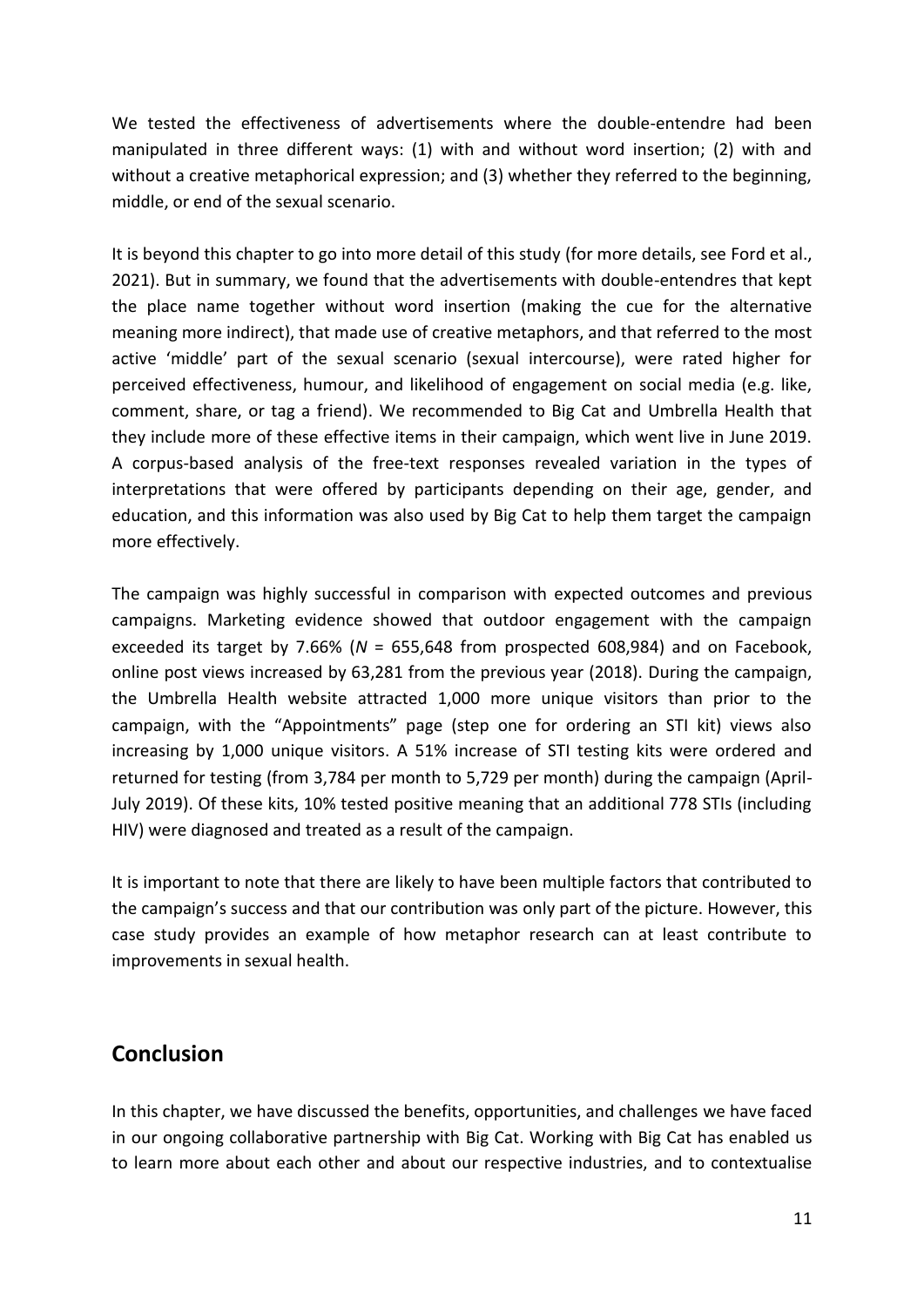and empirically test our research on figurative language and creativity in advertising. Finally, we would like to say that as academics engaging with non-academic or non-linguistic partners, we must ensure that we speak plainly for lay audiences but also remember that the research and expertise we offer is specialist and valuable. We have found that collaboration with practitioners can lead to developments in the theoretical underpinning of the discipline and to the methods that are employed in the research, as well as to improvements in professional marketing practices, client services, and (in some cases) public health and wellbeing.

#### **References**

- Abass, F. (2007). The use of puns in advertising. *Language and Culture*, *43*(16), 45–62.
- Binet, L., & Field, P. (2007). *Marketing in the era of accountability: Identifying the marketing practices and metrics that truly increase profitability*. Warc World Advertising Research Center.
- Binet, L., & Field, P. (2013). *The long and the short of it: Balancing short and long-term marketing strategies*. F. E. Burman.

Binet, L., & Field, P. (2017). *Media in focus*.

Chang, C.-T., & Yen, C.-T. (2013). Missing Ingredients in Metaphor Advertising: The Right Formula of Metaphor Type, Product Type, and Need for Cognition. *Journal of Advertising*, *42*(1), 80–94. https://doi.org/10.1080/00913367.2012.749090

Chapple, A., & Ziebland, S. (2004). The Role of Humor for Men with Testicular Cancer. *Qualitative Health Research*, *14*(8), 1123–1139. https://doi.org/10.1177/1049732304267455

Chun, M., Daly, J., Dias, R., Glynne, S., Goll, C., Harrach, G., Nance, M., Nguyen, T., Olivares, L., Pascoa, M., Sher, M., Sjoenell, P., Suzuki, T., & Xenopoulos, J. (2018). *The art of branded entertainment* (P. J. Pereira, Ed.). Peter Owen Publishers.

Binet, L., & Field, P. (2019). *Effectiveness in context: A manual for brand building*.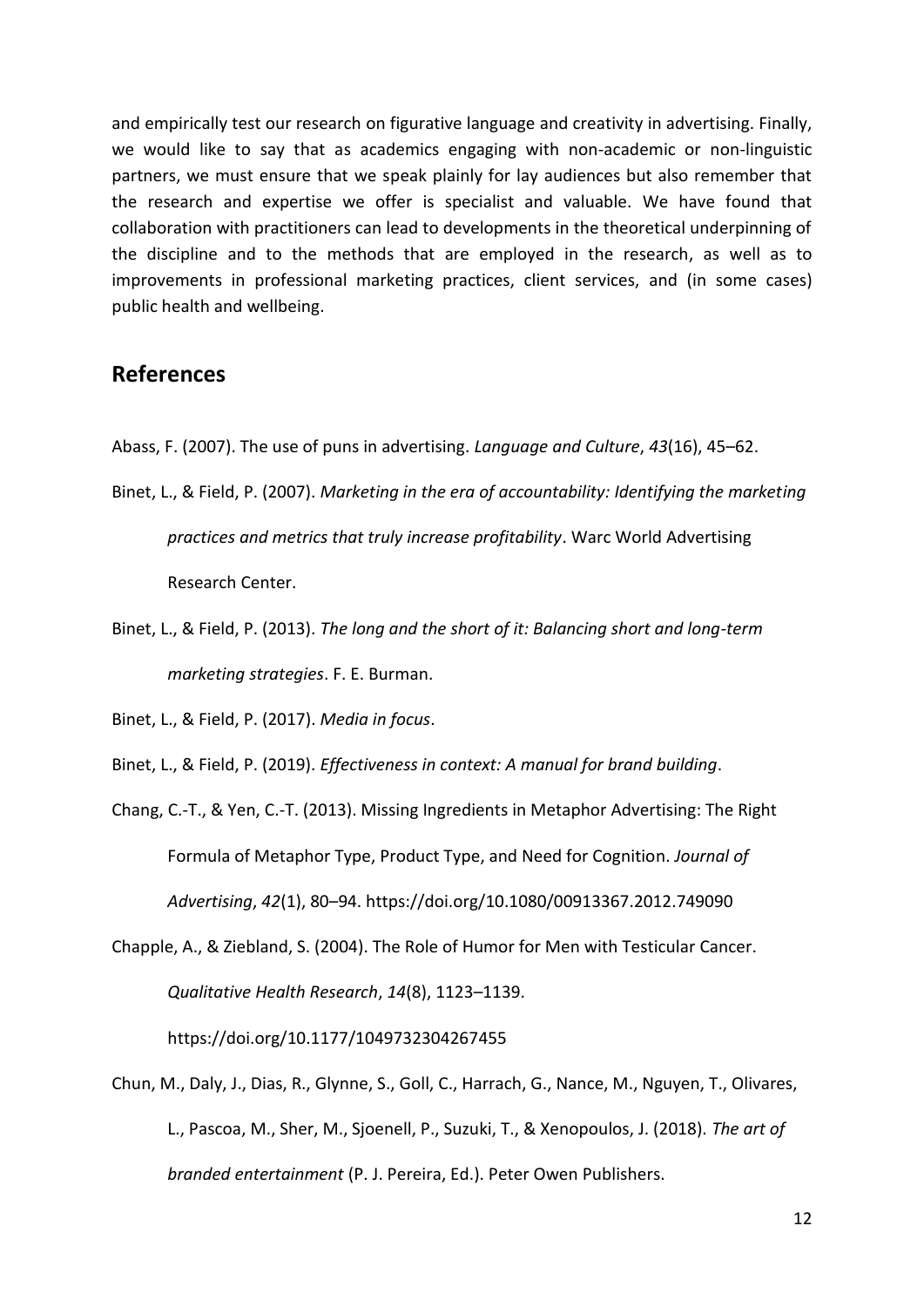- Dillard, J. P., Weber, K. M., & Vail, R. G. (2007). The Relationship Between the Perceived and Actual Effectiveness of Persuasive Messages: A Meta-Analysis With Implications for Formative Campaign Research. *Journal of Communication*, *57*(4), 613–631. https://doi.org/10.1111/j.1460-2466.2007.00360.x
- Djafarova, E. (2008). Why do advertisers use puns? A linguistic perspective. *Journal of Advertising Research*, *48*(2), 267–275.

Field, P. (2019). *The crisis in creative effectiveness* (pp. 1–48). IPA.

- Fishbein, M., Hall-Jamieson, K., Zimmer, E., von Haeften, I., & Nabi, R. (2002). Avoiding the Boomerang: Testing the Relative Effectiveness of Antidrug Public Service Announcements Before a National Campaign. *American Journal of Public Health*, *92*(2), 238–245. https://doi.org/10.2105/AJPH.92.2.238
- Ford, S., Littlemore, J., & Houghton, D. (2021). "Got a Spark with Brook? Engaging Consumers in a Sexual Health Campaign through the Use of Creative (Metaphorical) Double Entendres. *Metaphor and Symbol*.
- Gkiouzepas, L. (2015). Metaphor-Ad Layout Consistency Effects: The Moderating Role of Personality Traits. In *Advances in Advertising Research (Vol. V)* (pp. 3–13). Springer.
- Jeong, S.-H. (2008). Visual Metaphor in Advertising: Is the Persuasive Effect Attributable to Visual Argumentation or Metaphorical Rhetoric? *Journal of Marketing Communications*, *14*(1), 59–73. https://doi.org/10.1080/14697010701717488
- Kiddon, C., & Brun, Y. (2011). That's What She Said: Double Entendre Identification. *Proceedings of the 49th Annual Meeting of the Association for Computational Linguistics: Human Language Technologies*, 89–94. https://www.aclweb.org/anthology/P11-2016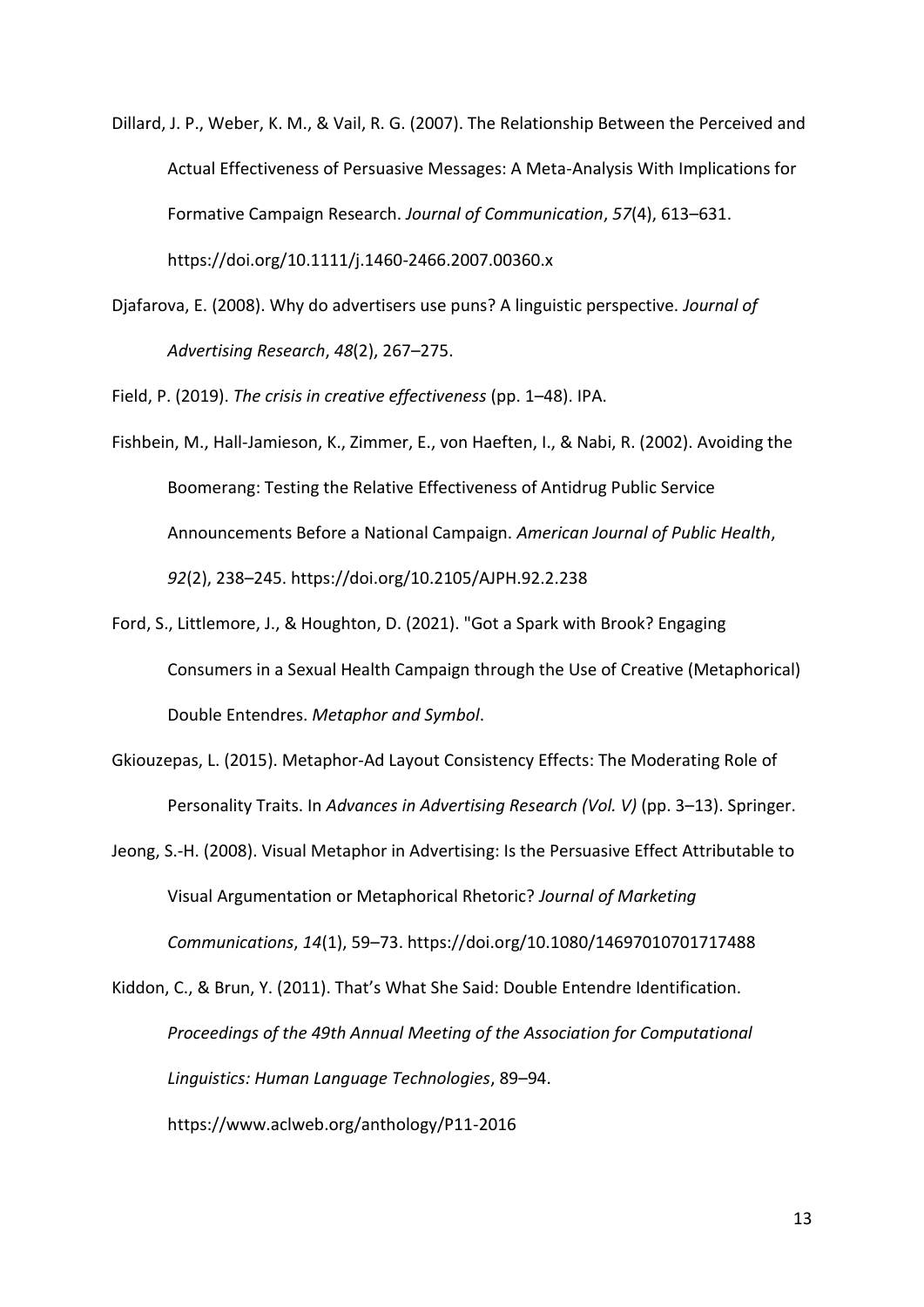- Lakoff, G., & Johnson, M. (2003). *Metaphors We Live By* (2nd ed.). University of Chicago Press.
- Littlemore, J., & Pérez-Sobrino, P. (2017). Eyelashes, Speedometers or Breasts? An Experimental Cross-cultural Approach to Multimodal Metaphor and Metonymy in Advertising. *Textus*, *1/2017*. https://doi.org/10.7370/87674

Pérez-Sobrino, P. (2016). Multimodal Metaphor and Metonymy in Advertising: A Corpus-Based Account. *Metaphor and Symbol*, *31*(2), 73–90. https://doi.org/10.1080/10926488.2016.1150759

- Pérez-Sobrino, P., Littlemore, J., & Houghton, D. (2019). The Role of Figurative Complexity in the Comprehension and Appreciation of Advertisements. *Applied Linguistics*, *40*(6), 957–991. https://doi.org/10.1093/applin/amy039
- Phillips, B. J., & McQuarrie, E. F. (2002). The Development, Change, and Transformation of Rhetorical Style in Magazine Advertisements 1954–1999. *Journal of Advertising*, *31*(4), 1–13. https://doi.org/10.1080/00913367.2002.10673681
- Shotton, R. (2018). *The choice factory: How 25 behavioural biases influence the products we decide to buy*. Harriman House Ltd.
- Sobrino, P. P., Littlemore, J., & Ford, S. (2021). *Unpacking Creativity: The Power of Figurative Communication in Advertising*.

Sparks, J. V., & Lang, A. (2015). Mechanisms Underlying the Effects of Sexy and Humorous Content in Advertisements. *Communication Monographs*, *82*(1), 134–162. https://doi.org/10.1080/03637751.2014.976236

van Mulken, M., le Pair, R., & Forceville, C. (2010). The impact of perceived complexity, deviation and comprehension on the appreciation of visual metaphor in advertising